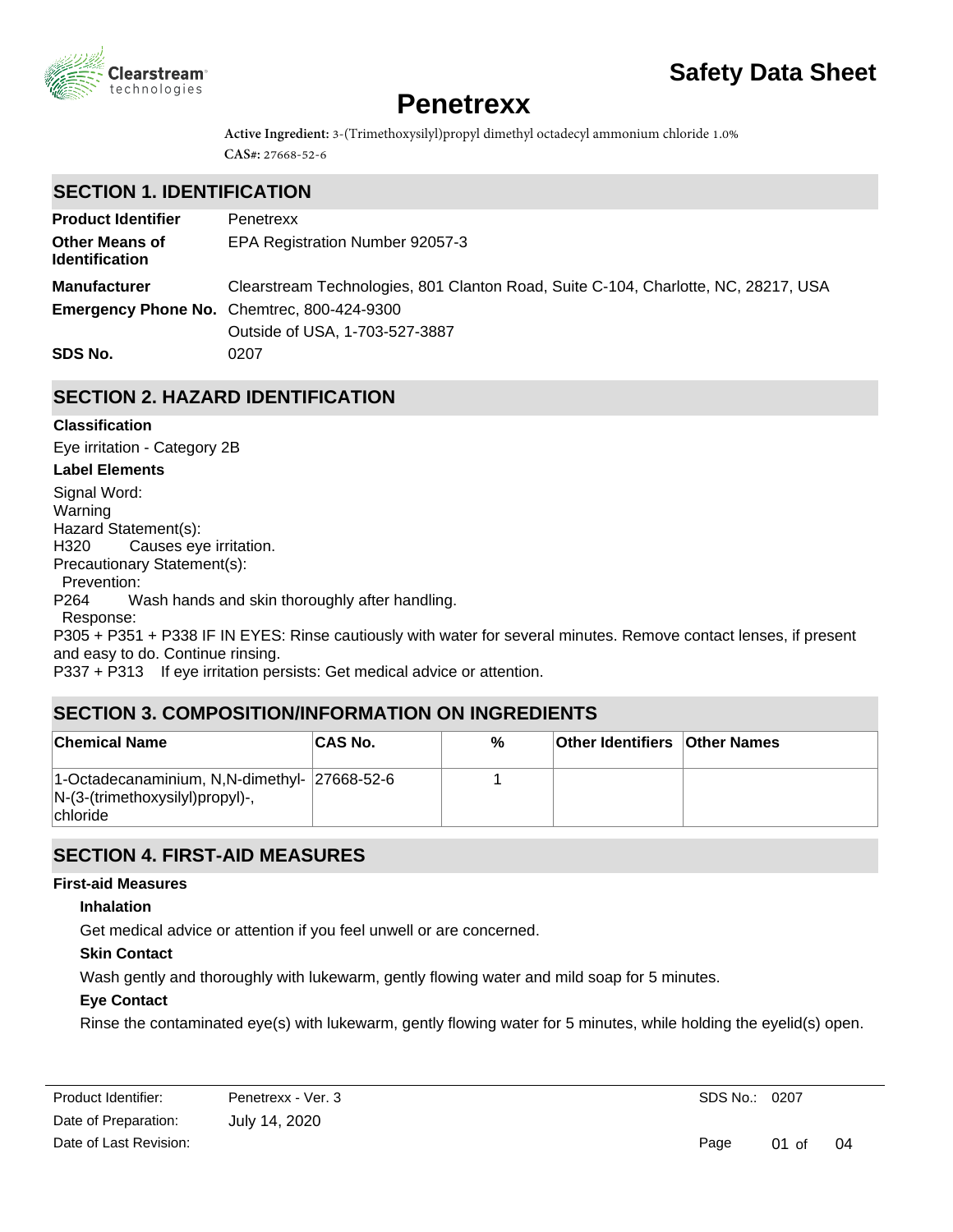#### **Ingestion**

If swallowed, do not induce vomiting: seek medical advice immediately and show this container or label.

# **SECTION 5. FIRE-FIGHTING MEASURES**

#### **Extinguishing Media**

#### **Suitable Extinguishing Media**

Water spray. Alcohol-resistant foam. Carbon dioxide (CO2). Dry chemical.

#### **Specific Hazards Arising from the Product**

None known.

#### **Special Protective Equipment and Precautions for Fire-fighters**

As in any fire, wear self-contained breathing apparatus pressure-demand, MSHA/NIOSH (approved or equivalent) and full protective gear.

## **SECTION 6. ACCIDENTAL RELEASE MEASURES**

#### **Personal Precautions, Protective Equipment, and Emergency Procedures**

Use the personal protective equipment recommended in Section 8 of this safety data sheet.

#### **Environmental Precautions**

It is good practice to prevent releases into the environment.

#### **Methods and Materials for Containment and Cleaning Up**

Place used absorbent into suitable, covered, labelled containers for disposal.

## **SECTION 7. HANDLING AND STORAGE**

#### **Precautions for Safe Handling**

Wear personal protective equipment to avoid direct contact with this chemical.

#### **Conditions for Safe Storage**

Keep in a dry, cool and well-ventilated place. Do not expose to temperatures exceeding 50 °C/122 °F. Keep out of the reach of children.

# **SECTION 8. EXPOSURE CONTROLS/PERSONAL PROTECTION**

#### **Appropriate Engineering Controls**

General ventilation is usually adequate.

# **Individual Protection Measures**

**Skin Protection Respiratory Protection Eye/Face Protection** In case of insufficient ventilation wear suitable respiratory equipment. Wear chemical protective clothing e.g. gloves, aprons, boots. Safety glasses.

# **SECTION 9. PHYSICAL AND CHEMICAL PROPERTIES**

| <b>Basic Physical and Chemical Properties</b> |                       |  |  |  |  |
|-----------------------------------------------|-----------------------|--|--|--|--|
| рH                                            | 4 - 6 (100% solution) |  |  |  |  |
| <b>Flash Point</b>                            | $> 93$ °C (200 °F)    |  |  |  |  |
| Relative Density (water $= 1$ )               | $0.975 - 1.025$       |  |  |  |  |
| <b>Solubility</b>                             | Soluble in water      |  |  |  |  |
| <b>Other Information</b>                      |                       |  |  |  |  |

**Other Physical Property 1** Appearance: clear to straw with some cloudiness and sedimentation Date of Preparation: Product Identifier: Penetrexx - Ver. 3

Date of Last Revision:

July 14, 2020

SDS No.: 0207

Page 02 of 04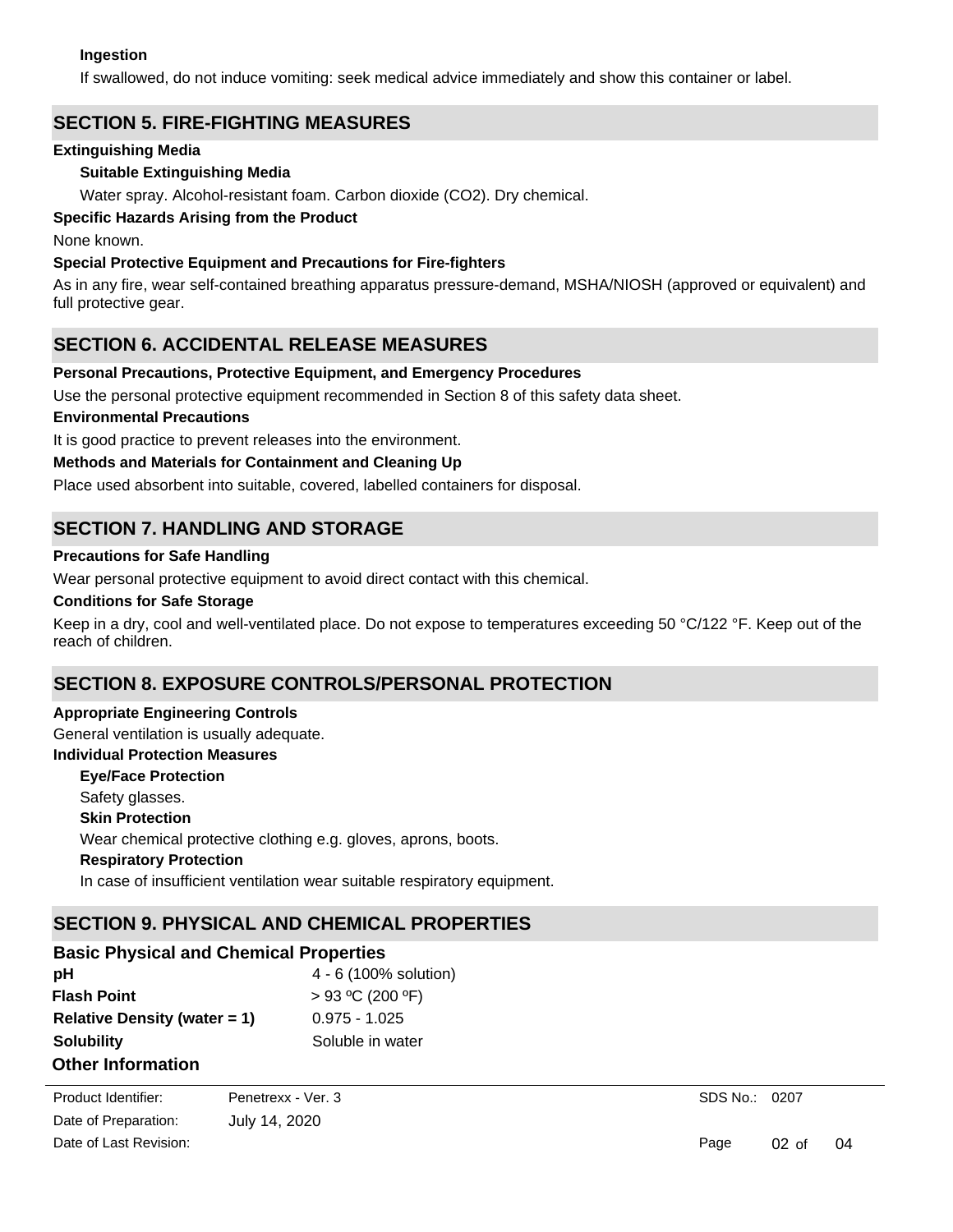# **SECTION 10. STABILITY AND REACTIVITY**

**Chemical Stability** Normally stable. **Conditions to Avoid** Strong oxidizers. **Incompatible Materials** Avoid contact with strong oxidizing agents. **Hazardous Decomposition Products** Oxides of carbon, silicon and nitrogen. **Possibility of Hazardous Reactions** Hazardous polymerization will not occur. **Reactivity** Not reactive under normal conditions of use.

## **SECTION 11. TOXICOLOGICAL INFORMATION**

Oral ATEmix = 378947.4 mg/kg 1.28% of the mixture consists of an ingredient or ingredients of unknown acute toxicity (oral)

**Serious Eye Damage/Irritation** Dermal ATEmix = 799999.9 mg/kg 1.38% of the mixture consists of an ingredient or ingredients of unknown acute toxicity (dermal).

Causes eye irritation.

## **SECTION 12. ECOLOGICAL INFORMATION**

**Persistence and Degradability**

No ingredient of this product or its degradation products is known to be highly persistent.

#### **Bioaccumulative Potential**

This product and its degradation products are not expected to bioaccumulate.

#### **Mobility in Soil**

No information was located.

## **SECTION 13. DISPOSAL CONSIDERATIONS**

#### **Disposal Methods**

Dispose of contents and container in accordance with local, regional, national and international regulations.

## **SECTION 14. TRANSPORT INFORMATION**

Not regulated under US DOT Regulations.

**Special Precautions** Not applicable

**Transport in Bulk according to International Maritime Organization Instruments**

Not applicable

# **SECTION 15. REGULATORY INFORMATION**

# **Safety, Health and Environmental Regulations**

THE FOLLOWING DATA IS BEING SUPPLIED IN COMPLIANCE WITH TITLE III SUPERFUND AMENDMENTS AND

SDS No.: 0207

Page 03 of 04